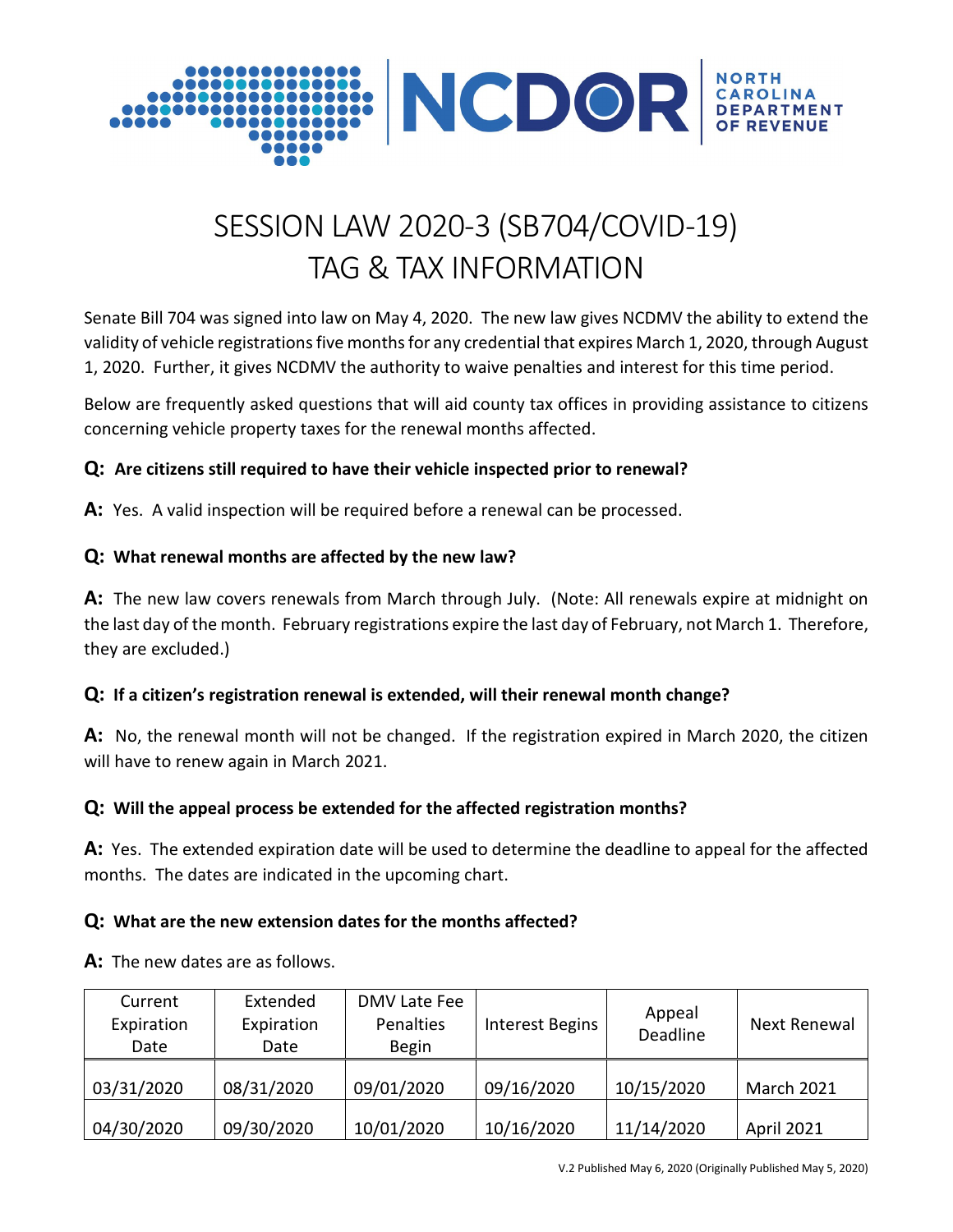

| Current<br>Expiration<br>Date | Extended<br>Expiration<br>Date | Penalties<br><b>Begin</b> | <b>Interest Begins</b> | Appeal<br>Deadline | <b>Next Renewal</b> |
|-------------------------------|--------------------------------|---------------------------|------------------------|--------------------|---------------------|
| 05/31/2020                    | 10/31/2020                     | 11/01/2020                | 11/16/2020             | 12/15/2020         | May 2021            |
| 06/30/2020                    | 11/30/2020                     | 12/01/2020                | 12/16/2020             | 01/14/2021         | June 2021           |
| 07/31/2020                    | 12/31/2020                     | 01/01/2021                | 01/16/2021             | 02/14/2021         | <b>July 2021</b>    |

#### **Q: Will this change create a large number of gap billings?**

**A:** No. The new law does not change the expiration date, only extends it. Gaps should not be created for the renewal months covered by the order. License plate agencies (LPAs) have been instructed not to change the expiration date of the renewal, as it will create additional tax liability for the citizen and that is not the intent of the legislation. However, there may be scenarios outside of the order that create registration gap billings.

#### **Q: Will limited registration plates (LRPs) be affected by this change?**

**A:** Yes. Any LRPs that expire and accrue interest during the months covered by the order will have interest waived. This will begin with LRPs that expire in March 2020.

## **Q: If the citizen has a March renewal and they renew on September 16, how many months of interest will be charged?**

A: The citizen will be charged one month of interest. Interest will accrue based on the extended registration expiration date.

# **Q: If a citizen has a renewal or LRP that falls within the months covered by the order, will they receive a refund for the penalties and/or interest if they have already paid?**

**A:** Yes. NCDMV will identify those citizens and issue a refund.

#### **Q: A citizen mailed their payment in, but the check has not been cashed. What should they do?**

**A:** The citizen should wait for the registration to be updated and the check to clear. The NCDMV headquarters was in the process of relocating. This, paired with COVID-19, has caused a staff shortage and processing delays.